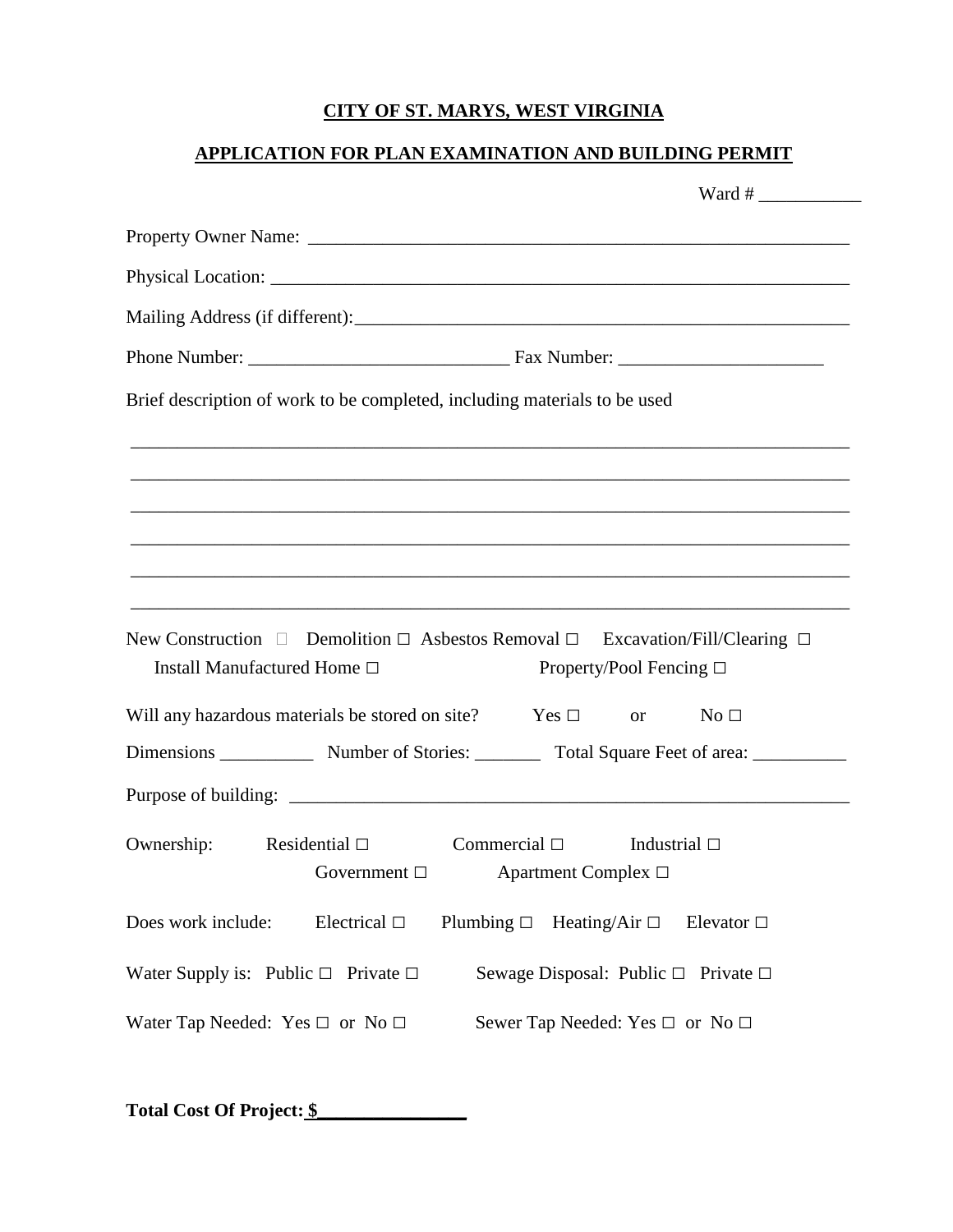| (Attach copy of both license certificates)                                                                                        |  |
|-----------------------------------------------------------------------------------------------------------------------------------|--|
|                                                                                                                                   |  |
|                                                                                                                                   |  |
|                                                                                                                                   |  |
|                                                                                                                                   |  |
| (Attach copy of both license certificates)                                                                                        |  |
|                                                                                                                                   |  |
|                                                                                                                                   |  |
|                                                                                                                                   |  |
|                                                                                                                                   |  |
| (Attach copy of both license certificates)                                                                                        |  |
|                                                                                                                                   |  |
| Address:<br><u> 1989 - Johann Barbara, martin amerikan basal dan berasal dan berasal dalam basal dalam basal dalam basal dala</u> |  |
|                                                                                                                                   |  |
|                                                                                                                                   |  |
| (Attach copy of both license certificates)                                                                                        |  |
|                                                                                                                                   |  |

B & O Tax for contractors equals 1% of the gross income received for work performed in the City of St. Marys. (No contractor building a single-family dwelling shall be charged more than \$1225.00.)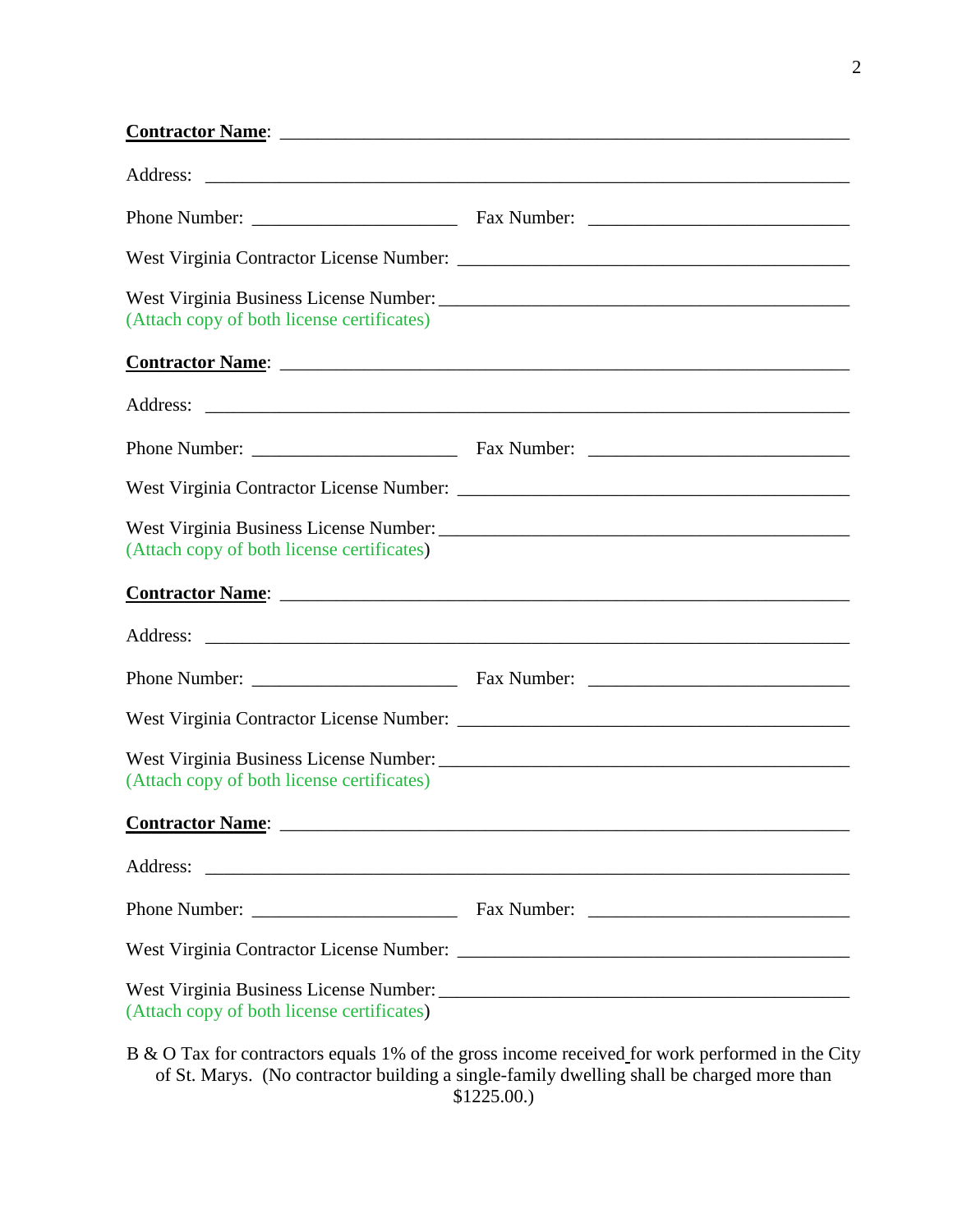### **Please read and acknowledge**:

If your property/work is within a flood zone area, additional information, permits, and regulations may be required. You will need to comply with the requirements in the flood plain ordinance. This information must be certified by an Engineer, Surveyor, or other qualified person before application approval. Please see the City Manager/Floodplain Manager for more information.

The flood hazard boundary maps and other flood data used by the City of St. Marys in evaluating flood hazards to proposed developments and improvements are considered reasonable and accurate for regulatory purposes and are based on the best available scientific and engineering data available. On rare occasions greater floods can and will occur and flood heights may be increased by man-made and natural causes. Issuance of an exemption certificate does not imply that developments outside the identified acres of special flood hazard will be free from flooding. Issuance of an exemption certificate or permit shall not create liability on the part of the City of St. Marys, the Floodplain Manager/Administrator, or any officer at employee of the City of St. Marys in the event flooding or flood damage does occur.

Applicant hereby gives consent to the City Manager/Floodplain Manager to make reasonable inspections required to verify compliance.

Any changes/alterations to the project must be approved in advance and permits revised/updated to show changes before approval is granted.

Please remember to call Miss Utility WV at 1-800-245-4848 before you dig. It is the law.

I understand that storm water and surface water shall NOT be discharged into the sanitary sewer system.

All WV state building and fire codes must be followed.

Permit will expire one year from issue date.

### **Signature of Property Owner: \_\_\_\_\_\_\_\_\_\_\_\_\_\_\_\_\_\_\_\_\_\_\_\_\_\_\_\_\_\_\_\_\_\_\_\_\_\_\_\_\_\_\_\_\_\_\_\_\_**

**Signature of Applicant**: \_\_\_\_\_\_\_\_\_\_\_\_\_\_\_\_\_\_\_\_\_\_\_\_\_\_\_\_\_\_\_\_\_\_\_\_\_\_\_\_\_\_\_\_\_\_\_\_\_\_\_\_\_\_

Date of Application: \_\_\_\_\_\_\_\_\_\_\_\_\_\_\_

BUILDING PERMIT ORDINANCE: ARTICLE 1705 FLOOD CONTROL ORDINANCE: ARTICLE 1709 (Copies available upon request.)

*DO NOT BEGIN WORK UNTIL PERMIT APPROVAL IS RECEIVED*